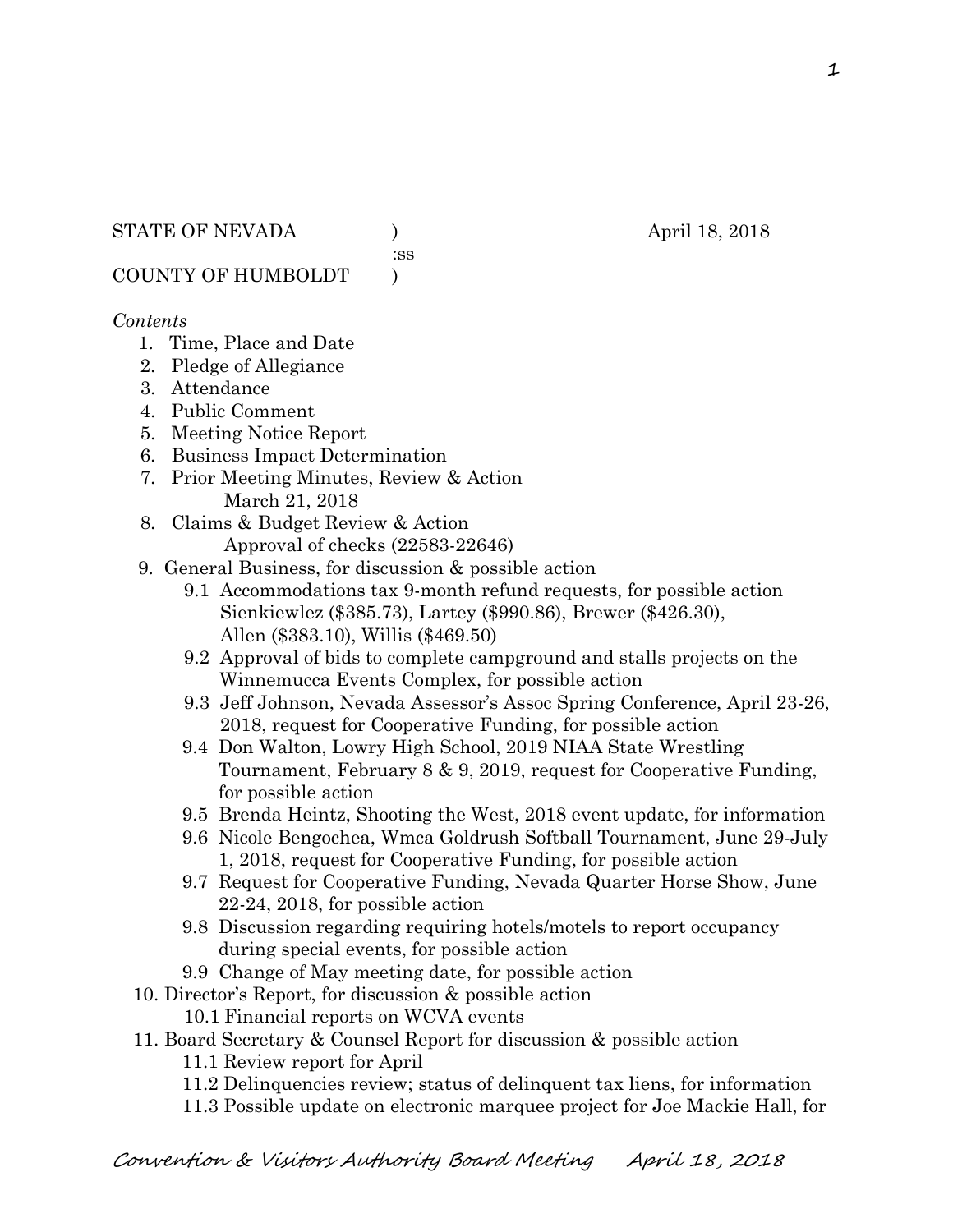information

- 11.4 Designation of directors for the Shooting the West annual List of Officers, Directors and Registered Agent for filing with Secretary of State for possible action
- 12. Board Administrator Report, for discussion & possible action 12.1 Financial reports, for discussion
- 13. Other Reports
- 14. Next Meeting Date
- 15. Adjournment

## **MINUTES, APRIL 18, 2018**

- **1. Time, Place and Date.** The Winnemucca Convention and Visitors Authority met in regular session in full conformity with the law at the Winnemucca Convention Center, West Hall, Winnemucca, Nevada at 4:00 pm on Wednesday, April 18, 2018 with Chairman Terry Boyle presiding.
- **2. Pledge of Allegiance.**

| 3. |                                                           | <b>Attendance.</b> Convention and Visitors Authority Board Officials Present: |
|----|-----------------------------------------------------------|-------------------------------------------------------------------------------|
|    | Terry Boyle                                               | Chairman and Motel Representative                                             |
|    | <b>Brian Stone</b>                                        | Vice Chairman and Hotel Representative                                        |
|    | Jim Billingsley                                           | Treasurer and City Representative                                             |
|    | Ron Cerri                                                 | County Representative                                                         |
|    | <b>Bill Macdonald</b>                                     | Secretary and Counsel                                                         |
|    | Kendall Swensen                                           | Board Administrator                                                           |
|    | Convention and Visitors Authority Board Officials Absent: |                                                                               |
|    | John Arant                                                | Business Representative                                                       |
|    | <b>Staff Members Present:</b>                             |                                                                               |
|    | Kim Petersen                                              | Director                                                                      |
|    | <b>Staff Members Absent:</b>                              |                                                                               |
|    | <b>Shelly Noble</b>                                       | Administrative Clerk                                                          |
|    | <i>Others Present:</i>                                    |                                                                               |
|    | Kent Arrien                                               | Humb Co Shooting Park                                                         |
|    | Brenda Heintz                                             | Shooting the West                                                             |
|    | Roberta Rothwell                                          | Shooting the West                                                             |
|    | Ray Parks                                                 | Lowry High School                                                             |
|    | Don Walton                                                | Lowry High School                                                             |
|    | Massey Mayo                                               | Wmca Goldrush Softball                                                        |
|    | Nicole Bengochea                                          | Wmca Goldrush Softball                                                        |
|    |                                                           |                                                                               |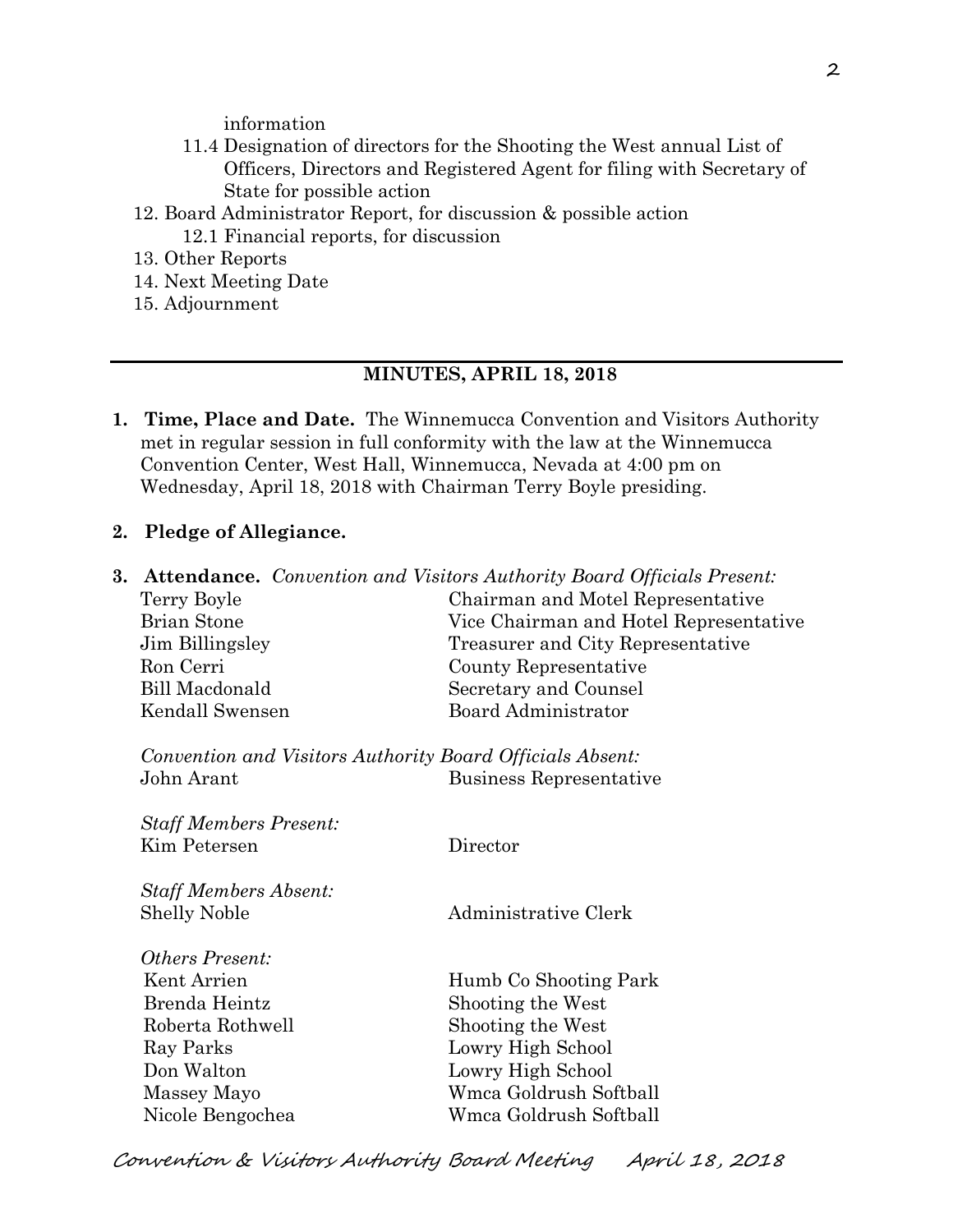#### **4. Public Comment**

Kent Arrien presented the WCVA Board with a check from the Humboldt County Shooting Park in the amount of \$22,379. This is a reimbursement for the 3D archery targets that were paid for by WCVA a few months ago on behalf of the Shooting Park so that we could get the archery targets in time for our tournament in March. Kent reported that the March tournament went well and that for the size of the building, we were pretty much at a maximum for the number of participants we can accommodate. The newly formed Winnemucca Archery Club is hosting another tournament on Mother's Day weekend. This one will be at the Shooting Park and fairgrounds clerk Holly Gallian will assist the club with the administrative end of things.

## **5. Meeting Notice Report.**

Chairman Boyle reported that notice, including meeting agenda, was posted by Shelly Noble by 9:00 am Friday, April 13, 2018 at Humboldt County Library, Court House, Post Office, City Hall and Convention Center West Hall. No persons have requested mailed notice during the past six months.

**6. Business Impact Determination.** After review of the April 18, 2018 agenda, and report by Counsel that he saw nothing in the Agenda requiring a business economic impact study or statement, *Jim Billingsley made a motion that no proposed agenda item is likely to impose a direct and significant economic burden on a business or directly restrict formation, operation, or expansion of a business. The motion carried, 4-0.* 

# **7. Minutes, Review & Action**

Prior meeting minutes of March 21, 2018. *Jim Billingsley made a motion to accept the minutes of the March 21, 2018 meeting. Motion carried, 4-0.* 

**8. Claims, Review & Action** The following claims were submitted for payment and approved on April 18, 2018:

| <b>BANK ACCOUNT</b> | <b>CHECK NUMBERS</b> | <b>AMOUNT</b> |
|---------------------|----------------------|---------------|
| Nevada State Bank   | 22583-22646          | \$216,845.25  |

*Brian Stone made a motion to approve all claims as submitted. The motion carried, 4-0.* 

**9. General Business, for discussion & possible action** 

**9.1 Accommodations tax 9-month refund requests Sienkiewlez (\$385.73), Lartey (\$990.86), Brewer (\$426.30),**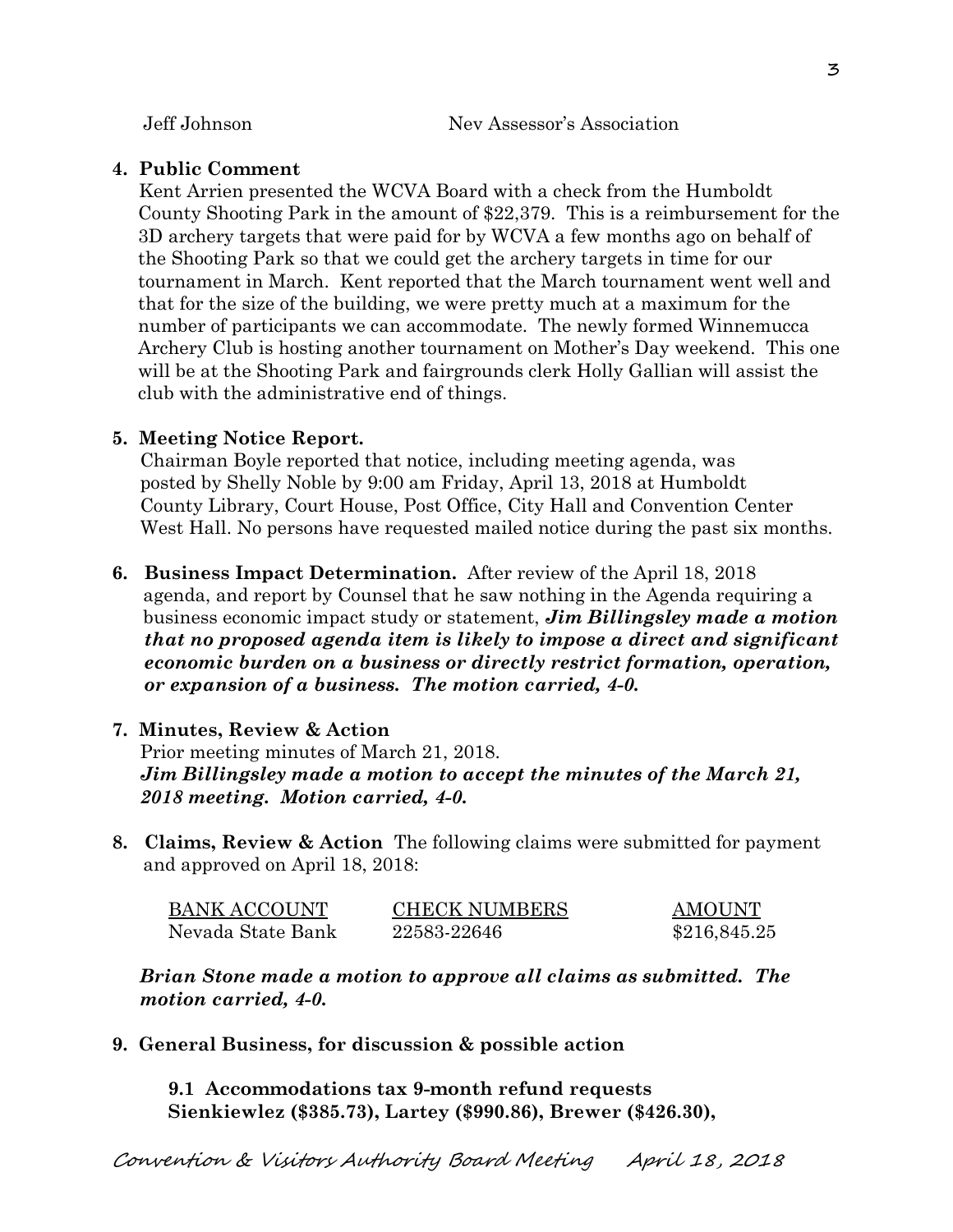**Allen (\$383.10), Willis (\$469.50)** 

*Terry Boyle made a motion to approve the accommodation tax 9-month refunds for Clem Sienkiewlez (\$385.73), Nell Lartey (\$990.86), Robert Brewer (\$426.30), Samuel Allen (\$383.10), Eddy Willis (\$469.50. ) Motion carried, 4-0.*

# **9.2 Approval of bids to complete campground and stalls projects on the Winnemucca Events Complex, for possible action**

The bids for these two projects were opened at noon today in Kim's office. A representative from Hunewill Construction was present at the opening. The bids received were:

- 1. WEC Campsite Development & Sewer Install
	- Hunewill Construction Co. Bid Price: \$221,682
	- Z7 Development Bid Price: \$249,000
- 2. WEC Horse Stalls/Pens
	- Hoof Beats Gates & Corrals Bid Price: \$84,000

As a reminder, we are adding 50 new campsites on the east end of the Winnemucca Events Complex and also installing sewer to 148 of the existing sites. When completed, we will have 235 campsites with sewer. The only sites that will not have sewer are the original 50 sites next to Fairgrounds Road. Installation of sewer to these sites would be quite difficult to construct in this area and so these sites will, most likely, be the overflow area for large events, such as Silver State International Rodeo. We are also adding stalls with shade to the east end of the Winnemucca Events Complex. This will bring the total number of available stalls to 800. Only a portion of these will be covered. Costs for these projects will be split with Ag District #3. In order to expedite these projects so they are completed in time for SSIR, WCVA will award the bids and cover the costs until the beginning of the new fiscal year. At that time, they will be reimbursed for half of the expenses by Humboldt

County. *Terry Boyle made a motion to award the bid for the WEC Campsite Development and & Sewer Install to Hunewill Construction Co. at a bid amount of \$221,682. Motion carried, 4-0.*

*Terry Boyle made a motion to award the bid for the WEC Horse Stall/Pens to Hoof Beats Gates & Corrals at a bid amount of \$84,000. Motion carried, 4-0.* 

Bill will prepare the award letters and get them to Kim tomorrow.

# **9.3 Jeff Johnson, Nevada Assessor's Assoc Spring Conference, April 23-26, 2018, request for Cooperative Funding, for possible action**

Next week Humboldt County is hosting this conference for assessors from all over the state of Nevada. In an effort to keep the cost down for participants, Monica Miller has worked hard and secured sponsors for a lot of the conference expenses. Even so, there are still some incidental expenses that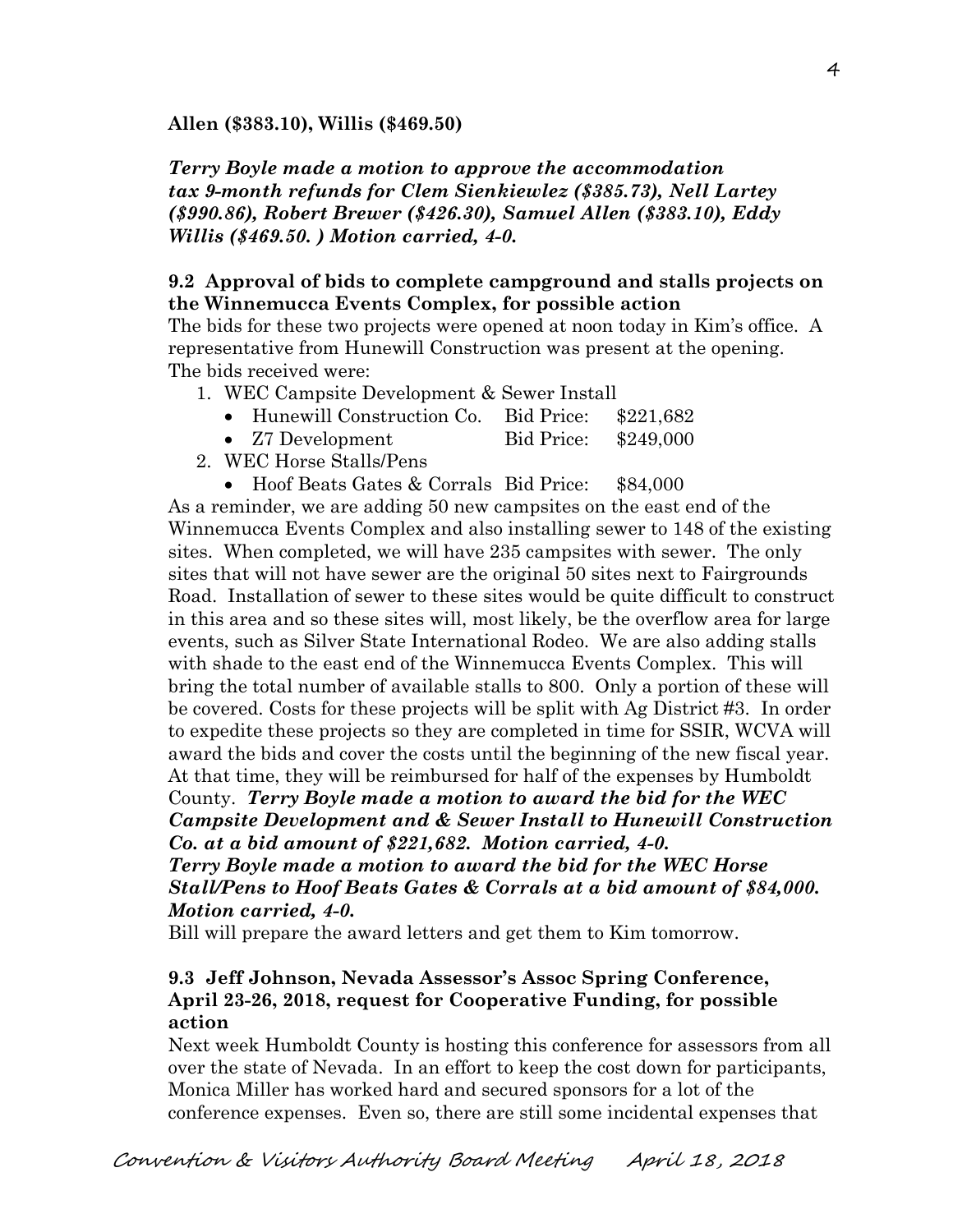are outstanding. Jeff is requesting a \$500 grant to cover these items. Since the majority of the attendees will be staying in local properties, board members voiced their support and wanted to make sure that this amount was enough to cover their expenses. Jeff is confident that this amount will be sufficient. *Jim Billingsley made a motion to approve a \$500 grant to the Nevada Assessor's Association Spring Conference, April 23-26, 2018. Motion carried, 4-0.* Board members told Jeff that if he needs to return and request additional funds once the conference is completed, that he should do so.

# **9.4 Don Walton, Lowry High School, 2019 NIAA State Wrestling Tournament, February 8 & 9, 2019, request for Cooperative Funding, for possible action**

Don and Ray Parks are here today to make this request for next winter's state wrestling tournament. Winnemucca is now in the rotation to host the state tournament every three years. The tournament will run for two days. Board members agreed that these large tournaments make a significant impact on our community. Funds would be used to provide food for tournament officials, volunteers and coaches. It will be catered, which is the reason for the amount requested. When Lowry has hosted their smaller tournament they have relied on parents to provide the food for these people. But this tournament will be much larger and asking parents to host is not feasible. Don and Ray are also requesting payment of the Event Center facility fees. *Jim Billingsley made a motion to approve a \$6,000 grant and payment of Event Center facility fees (2 days @ \$800/day) for the 2019 NIAA State Wrestling Tournament, February 8 & 9, 2019. Motion carried, 4-0.*

# **9.5 Brenda Heintz, Shooting the West, 2018 event update, for Information**

Brenda and Roberta Rothwell thanked this board for their support and also presented a check for \$2,500 as repayment of a past underwriting. This year's event had 193 attendees from 15 states. Brenda estimates that there were approximately 500 room nights generated. Even though Brenda is stepping down as director, she has already completed a grant for the 2019 event to the Nevada Arts Council and will be monitoring the results of this request. Any funds received from this source will be available in July or August. Brenda reminded the board that the new list of officers needs to be registered with the state by April 30. Kim will remain in contact with Brenda as we transition to a new committee to oversee future events.

**9.6 Nicole Bengochea, Wmca Goldrush Softball Tournament, June 29-July 1, 2018, request for Cooperative Funding, for possible action**  Nicole and Massey Mayo are here today to answer questions about this event and make their request. Their last request was made in 2016 when the local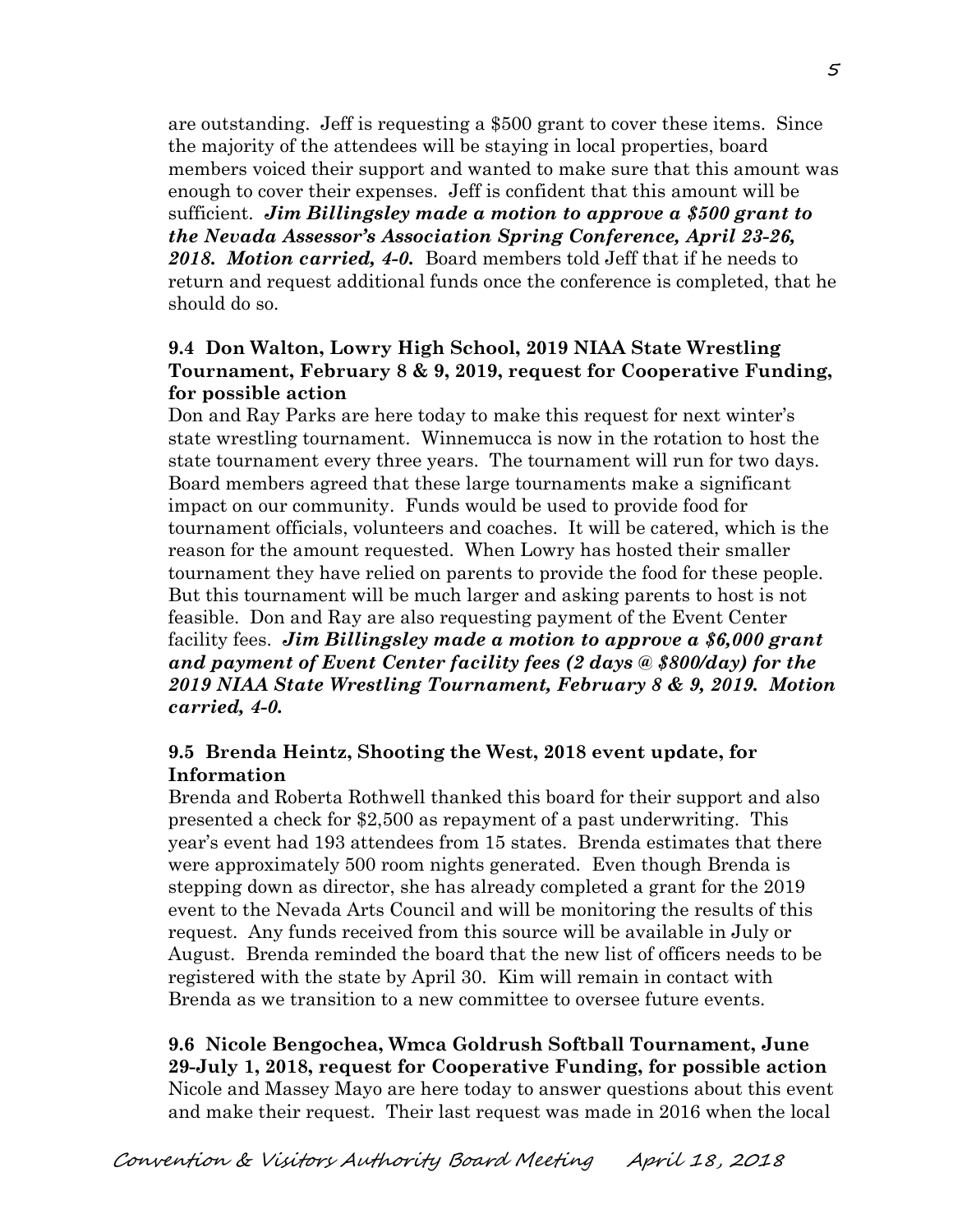club hosted the state tournament. That event was very successful but they did not host a tournament last year since the only available date was Memorial Day and, generally, tournaments on this weekend are not well attended. They are hoping to host another state tournament but this year's tournament should be very well attended since it is the week before the state competition. The 2-day tournament is expected attract 30-32 softball teams in all age groups, plus families. Funds will be used for umpires and to provide promotional items to all participants. Like the wrestling tournaments, these youth athletic events attract families along with the participants and so are very beneficial to our community. *Jim Billingsley made a motion to approve a \$7,000 grant to the Winnemucca Goldrush Softball Tournament, June 29-July 1, 2018. Motion carried, 4-0.*

## **9.7 Request for Cooperative Funding, Nevada Quarter Horse Show, June 22-24, 2018, for possible action**

This is a new event that is interested in our location due to the new pavilion. They expect to attract 100-150 participants. That same weekend there is another equine event in the Event Center so this is in addition to those competitors. Kim hopes to attract the state Nevada Quarter Horse Association (NQHA) show once their members compete here and see the facility and its amenities. They are requesting a \$2,500 grant and payment of the facility fees. *Ron Cerri made a motion to approve a \$2,500 grant plus payment of the WEC facility fees (2 days @ \$600/day) for the NQHA Silver State Horse Show, June 22-24, 2018. Motion carried, 4-0.* 

# **9.8 Discussion regarding requiring hotels/motels to report occupancy during special events, for possible action**

Brian requested that this item be added to the meeting agenda to see if this board had any ideas on how to collect special event occupancy information from the local properties. Terry felt that separating this information out of the overall room nights reported would be difficult and hard to enforce. Kendall reported that the board attempted to collect this information several years ago and was not successful. At times it seems that the local property owners do not even appear to know what events are in town so would not have accurate numbers to report. No action taken.

#### **9.9 Change of May meeting date, for possible action**

In order to avoid having to have two meeting in May, we usually combine our annual budget hearing with our regular May meeting. But NRS 354.596(4) requires the annual budget hearing (which must be held in May) to be no earlier than the  $3<sup>rd</sup>$  Monday in May, which this year is May 21, therefore, *Jim Billingsley made a motion to change the May 2018 WCVA meeting date to May 23, 2018, 4 pm. Motion carried, 4-0.*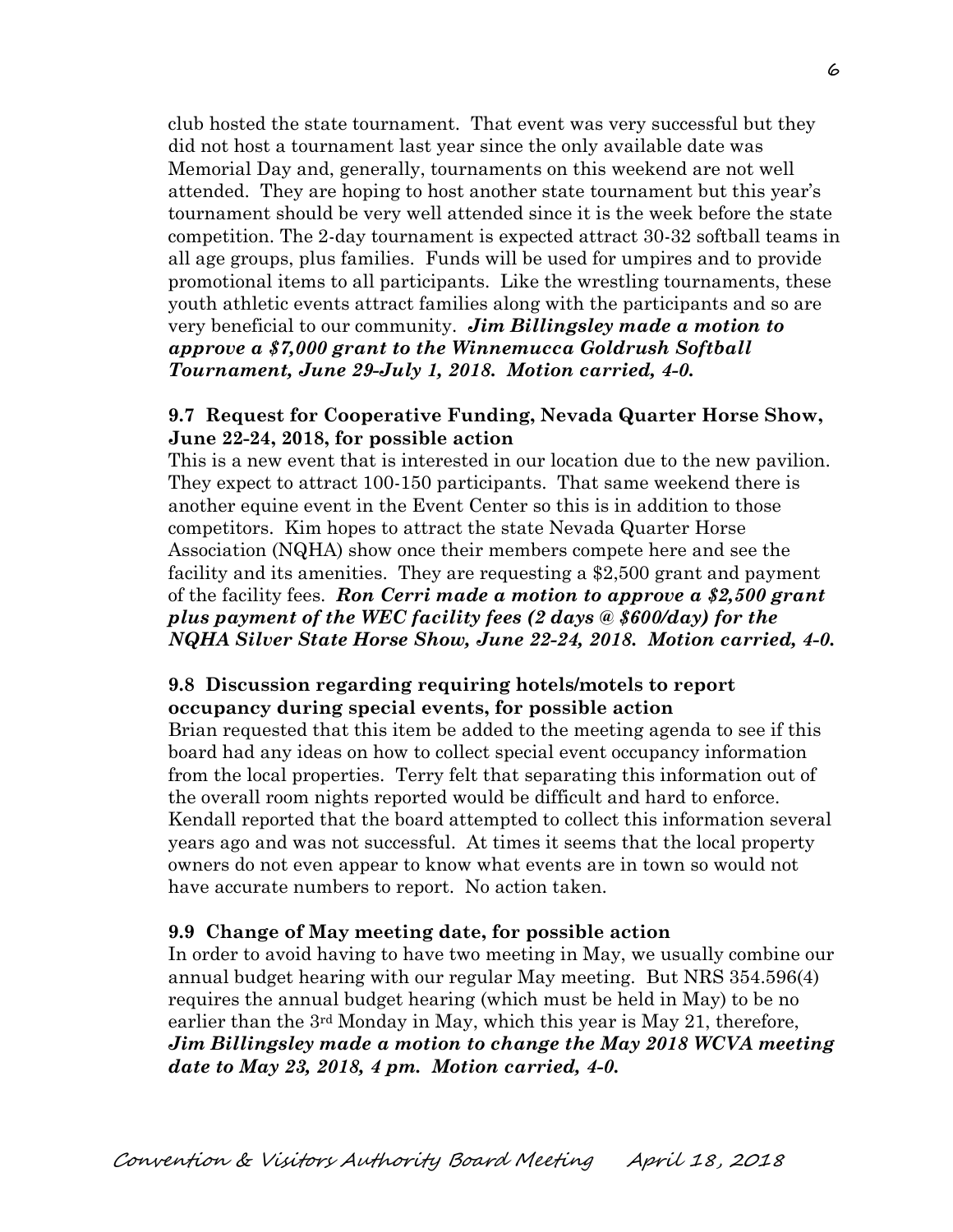## **10. Director's Report.**

#### **10.1 Financial reports on WCVA events**

The bank reconciliations for Ranch Hand Rodeo and Tri-County Fair were included in the board packets for review.

# **11. Secretary and Counsel, Monthly report, for discussion & possible action**

#### **11.1 Review report for April, for information**

Bill's report was included in the meeting packets available online. He is working to get the Shooting the West mark registration filed with the Secretary of State to protect the name. He is also working to get the mark registration filed for Run-A-Mucca renewed by the Secretary of State.

## **11.2 Delinquencies review; status of delinquent tax liens, for information**

No report.

# **11.3 Possible update on electronic marquee project for Joe Mackie Hall, for information**

No report.

# **11.4 Designation of directors for the Shooting the West annual List of Officers, Directors, and Registered Agent for filing with Secretary of State for possible action**

The new list of officers needs to be filed with the state by April 30. Since we do not yet have an active committee or director, members of this board and/or WCVA staff will need to be named in these positions and then once other individuals take over the event they can be named to these positions. Kim recommended possibly listing himself, Shelly and Jim for now. Bill will get this completed.

#### **12. Board Administrator.**

#### **12.1 Financial Reports, for discussion**

Room tax cash collections continue to be above last year.

#### **12.2 Discussion of WCVA FY 2019 Final Budget, for information**

The final budget will be reviewed and approved at our May 23 meeting. If anyone has any questions, please contact Kendall.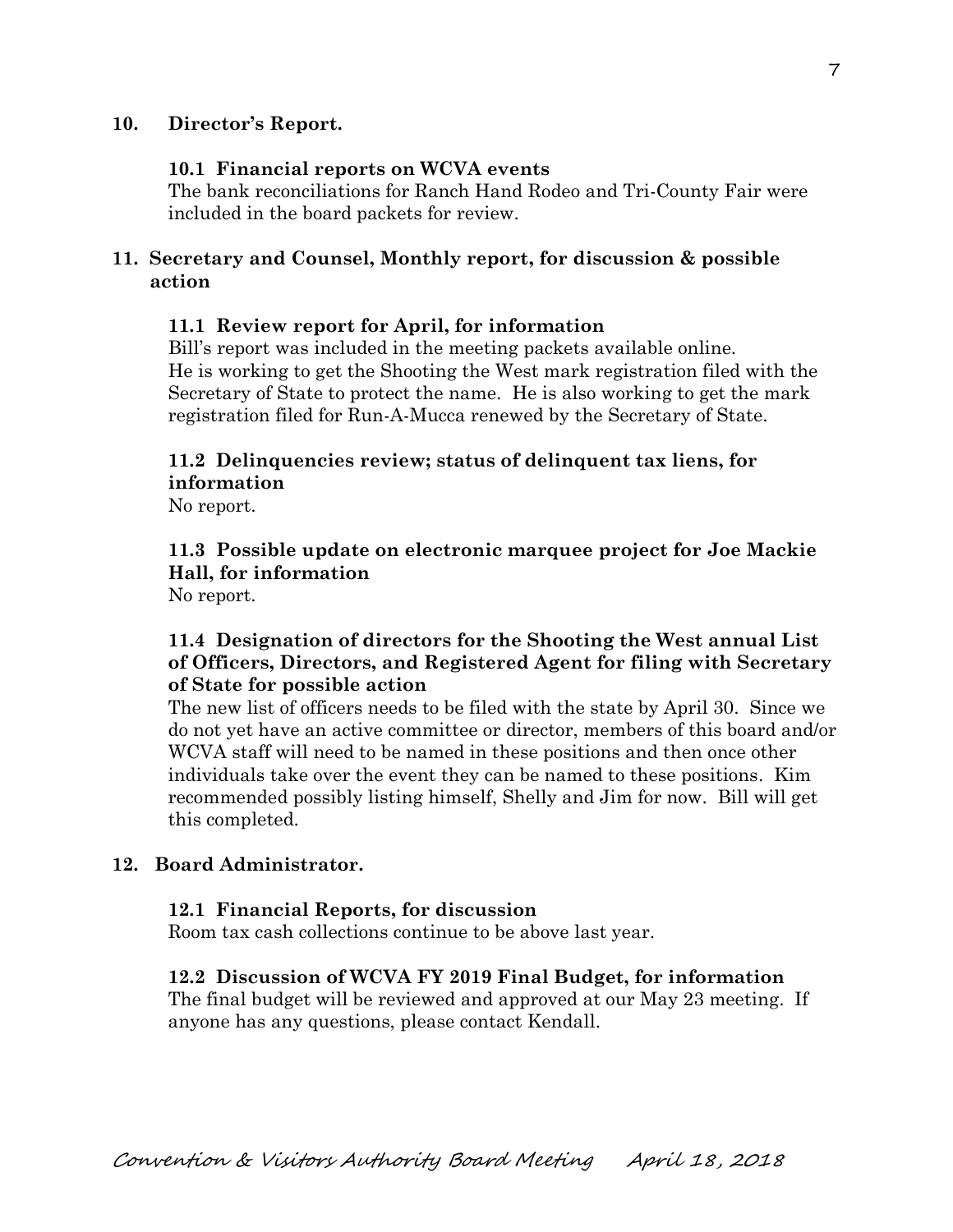## **13. Other reports**

#### **13.1 Annual report**

Kim distributed copies of our 2017 Annual Report to board members. He encouraged them to take some time to look it over. Jim asked Kim to bring copies to a City Council meeting and give them the information on events we are supporting with room tax dollars. Ron Cerri requested that Kim bring the same information to the County Commissioners.

## **13.2 Ag #3 support**

Kim thanked Ron for his support of the upcoming projects at the Winnemucca Events Complex during the recent 2019 county budget hearings. Having a commissioner able to explain the importance of making these improvements and how they will enhance our ability to attract more and larger events is very important.

## **14. Public Comment**

None.

**15. Regular Business. Next Meeting. The Board confirmed the next regular meeting date of Wednesday, May 23, 2018, 4:00 pm.** 

# **16. Adjourn.** *Ron Cerri made a motion to adjourn this meeting. Motion carried, 4-0.*

The meeting was adjourned to the next regular meeting, or to the earlier call of the Chairman or to the call of any three (3) members of the Board on three (3) working days notice.

Respectfully submitted,

|--|

| As written |  |
|------------|--|
|------------|--|

As corrected

Winnemucca Convention & Visitors Authority Board

Convention & Visitors Authority Board Meeting April 18, 2018